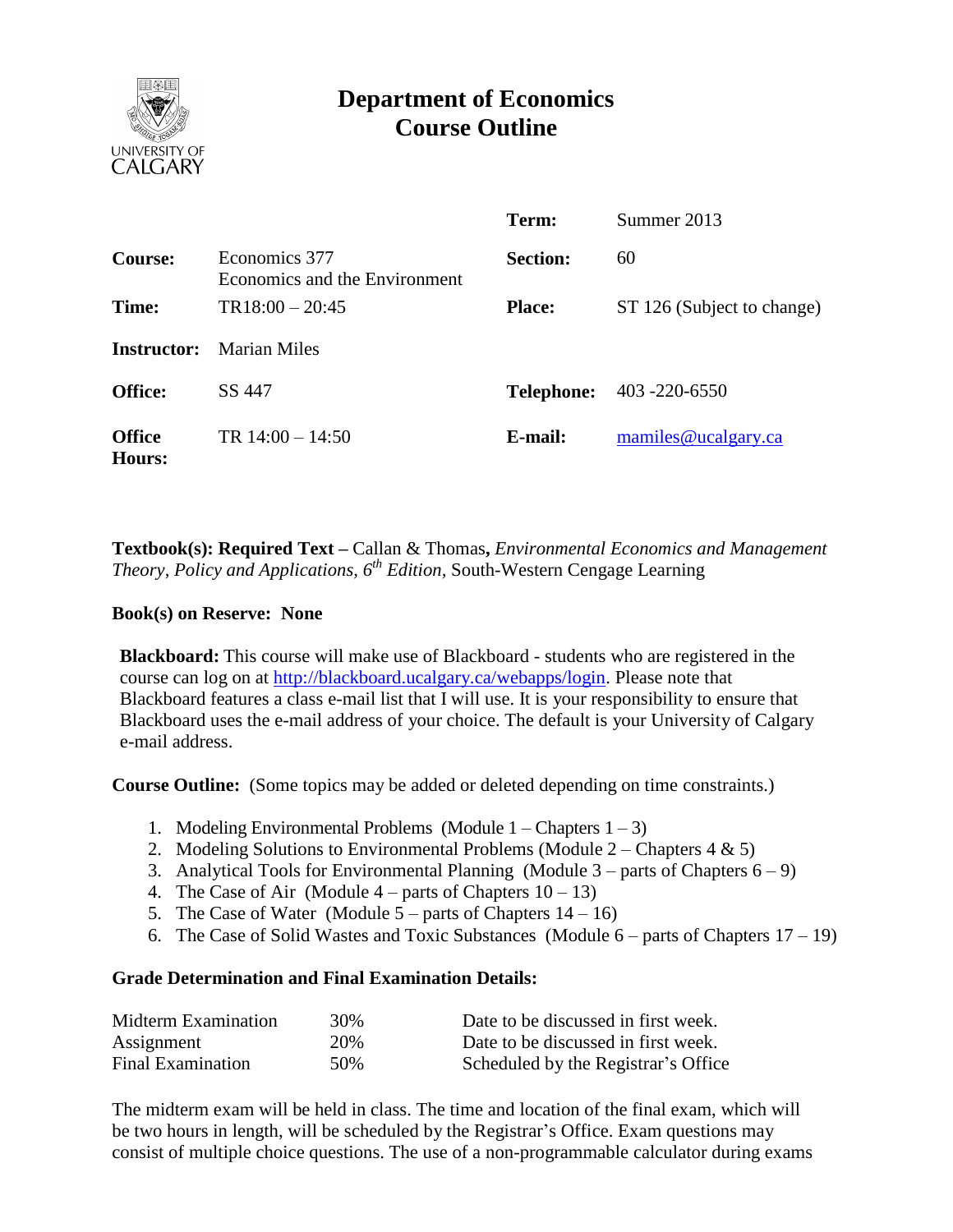is permitted. The use of graphing calculators, computers, and cell phones is not permitted during exams.

Tests and final exams are marked on a numerical (percentage) basis, and then converted to letter grades. The course grade is then calculated using the weights indicated above. As a guide to determining standing, these letter grade equivalences will generally apply:

| $A+ 95-100$   | $B = 73 - 76$ | $C-60-62$    |
|---------------|---------------|--------------|
| A 85-94       | $B - 70 - 72$ | $D+ 56 - 59$ |
| $A - 80 - 84$ | $C+ 67 - 69$  | D $50 - 55$  |
| $B+ 77 - 79$  | $C = 63 - 66$ | $F = 0 - 49$ |

A passing grade on any particular component of the course is not required for a student to pass the course as a whole.

### **Notes:**

- 1. Students who are unable to write the midterm because of an illness, family emergency or religious observance will have the midterm weight shifted to the final examination, resulting in 80% of the final grade be made up of the final exam mark. Documentation MUST be provided. Students should be aware that no "make-up" midterms will be given.
- 2. Examinations will not be given prior to the scheduled date and time.
- 3. Answers to the midterm test, the assignment and the final exam questions must make use of equations and diagrams wherever possible, with numerical questions requiring a numerical answer.
- 4. Students should be aware of the academic regulations outlined in The University of Calgary Calendar. All students must comply with the regulations published in the University Calendar concerning "Intellectual Honesty," "Examinations," etc.
- 6. The use of cell phones for any purpose in class is prohibited. The classroom is a no cell phone zone. Laptops and tablets may only be used for note-taking purposes.
- 7. Students seeking a reappraisal of a piece of graded term work should discuss their work with the instructor within 7 days of work being returned to class; however, the earliest that grades will be discussed will be two days after the return of an assignment or examination.
- 8. Students will be responsible for all material listed on the course outline, regardless of whether or not the material has been covered in class, unless the instructor notifies the class in writing that the material will not be covered.
- 9. Please note that the following types of emails will receive no response: emails not addressed to anyone in particular; emails where the recipient's name is not spelled correctly; anonymous emails; emails which do not specify the course and section in which you are registered; and, emails involving questions that are specifically addressed on the course outline or course timeline.